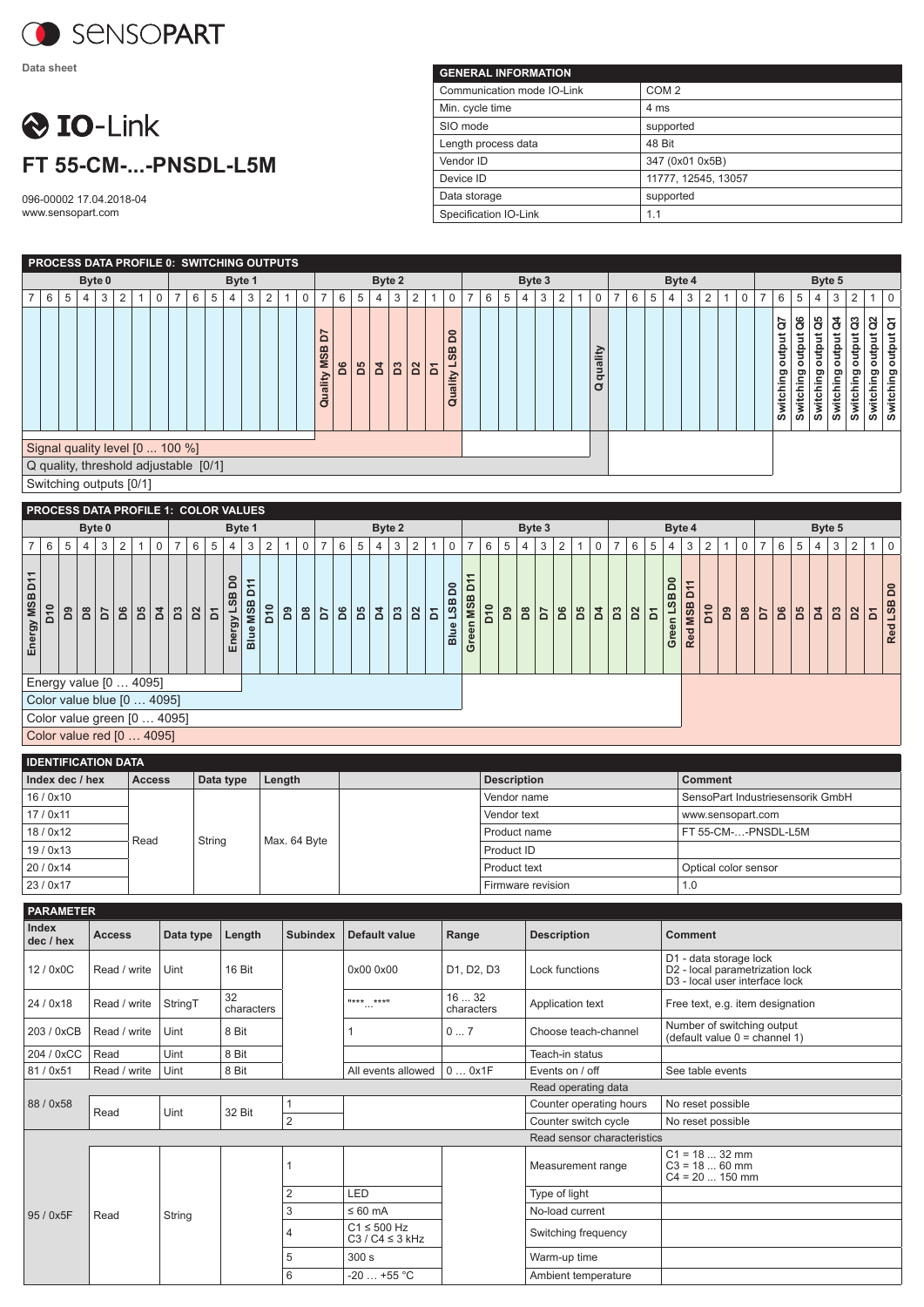| <b>PARAMETER</b>   |               |           |        |                     |               |              |                                       |                                                                                                                             |
|--------------------|---------------|-----------|--------|---------------------|---------------|--------------|---------------------------------------|-----------------------------------------------------------------------------------------------------------------------------|
| Index<br>dec / hex | <b>Access</b> | Data type | Length | <b>Subindex</b>     | Default value | Range        | <b>Description</b>                    | <b>Comment</b>                                                                                                              |
| 196 / 0xC4         | Read / write  | Uint      | 8 Bit  |                     | 10            | 1090         | Signal quality level                  | $\%$                                                                                                                        |
| 207 / 0xCF         | Read          | Uint      | 8 Bit  |                     |               | 0100         | Current signal quality                | $\frac{0}{0}$                                                                                                               |
|                    |               |           |        |                     |               |              |                                       | $0 =$ switchig channels                                                                                                     |
| 202 / 0xCA         | Read / write  | Uint      | 8 Bit  |                     | 0             | 01           | Process data profile                  | $1 = color values$                                                                                                          |
|                    |               |           |        |                     |               |              | <b>Display</b>                        |                                                                                                                             |
| 224 / 0xE0         | Read / write  | Uint      | 8 Bit  | $\mathbf{1}$        | $\mathbf{1}$  | 01           | Screensaver                           | $0 =$ off, $1 =$ on                                                                                                         |
|                    | Read / write  | Uint      | 8 Bit  | $\overline{2}$      | $\mathbf{1}$  | 01           | Rotate display                        |                                                                                                                             |
|                    |               |           |        |                     |               |              | Function Q All                        |                                                                                                                             |
|                    |               |           |        | $\mathbf{1}$        | 1             | 02           | PNP / NPN                             | $0 = NPN$<br>$1 = PNP$<br>$2$ = Auto Detect on Q1                                                                           |
| 176 / 0xB0         | Read / write  | Uint      | 8 Bit  | $\overline{2}$      | $1 = 30$ Hz   | 06           | Switching frequency                   | $0 = 3 Hz$<br>$1 = 30 Hz$<br>$2 = 100$ Hz<br>$3 = 300$ Hz<br>$4 = 500$ Hz<br>$5 = 1500$ Hz<br>$6 = 3000$ Hz                 |
|                    |               |           |        | 3                   | Off           | 01           | Binary output                         | On / off. Enables logical combination of<br>switching outputs                                                               |
| 177 / 0xB1         | Read / write  | Uint      | 8 Bit  |                     | Color mode    | 01           | Detection mode                        | $0 =$ color mode<br>$1 = best fit mode$                                                                                     |
|                    |               |           |        |                     |               |              | $Q_{1}$ (physical) $*$                |                                                                                                                             |
|                    |               |           |        | $\mathbf{1}$        | 3             | 08           | Tolerance                             | $0 =$ finest tolerance level<br>$1 = 2^{nd}$ tolerance level<br>$2 = 3rd$ tolerance level<br>$8 =$ roughest tolerance level |
|                    |               |           | 8 Bit  | $\overline{2}$      | N.O.          | 01           | N.O. / N.C.                           | $0 = N.O.$<br>$1 = N.C.$                                                                                                    |
| 96 / 0x60          | Read / write  | Uint      |        | 3                   | Output        | 01           | Function switching output             | $0 =$ disable<br>$1 =$ output                                                                                               |
|                    |               |           |        | $\overline{4}$      | On            | 01           | Energy evaluation off / on            | $0 =$ off, $1 =$ on                                                                                                         |
|                    |               |           |        | 5                   | 0             | 065535       | Counter                               | Switches only every nth cycle                                                                                               |
|                    |               |           | 16 Bit | 6                   | 0.            | 065535       | On delay                              | In ms, adjustable in 1 ms                                                                                                   |
|                    |               |           |        | $\overline{7}$      | $\mathbf 0$   | 065535       | Off delay                             | In ms, adjustable in 1 ms                                                                                                   |
|                    |               |           |        | 8                   | 0             | 065535       | Impulse                               | In ms, adjustable in 1 ms                                                                                                   |
|                    |               |           | 8 Bit  | 9                   | 0             | 02           | Not connected                         | $0 = not connected$<br>$1 =$ combine with color C4<br>$2$ = exclude color C4                                                |
|                    |               |           |        |                     |               |              | $Q2$ (physical) $*$                   |                                                                                                                             |
|                    |               |           |        | $\mathbf{1}$        | 3             | 08           | Tolerance                             | $0 =$ finest tolerance level<br>$= 2nd$ tolerance level<br>1.<br>$2 = 3rd$ tolerance level                                  |
|                    |               |           | 8 Bit  |                     |               |              |                                       | 8 = roughest tolerance level<br>$0 = N.O., 1 = N.C.$                                                                        |
|                    |               |           |        | 2                   | N.O.          | 01           | N.O. / N.C.                           | $0 =$ disable                                                                                                               |
|                    |               |           |        | 3                   | Output        | 03           | Function switching output             | $1 =$ output<br>$3 = input (trigger)$                                                                                       |
| 97 / 0x61          | Read / write  | Uint      |        | $\overline{4}$      | On            | 01           | Energy evaluation off / on            | $0 =$ off, $1 =$ on                                                                                                         |
|                    |               |           |        | 5                   | 0             | 065535       | Counter                               | Switches only every nth cycle                                                                                               |
|                    |               |           | 16 Bit | $6\phantom{1}6$     | 0             | 065535       | On delay                              | In ms, adjustable in 1 ms                                                                                                   |
|                    |               |           |        | $\overline{7}$      | 0             | 065535       | Off delay                             | In ms, adjustable in 1 ms                                                                                                   |
|                    |               |           |        | 8                   | $\mathbf 0$   | 065535       | Impulse                               | In ms, adjustable in 1 ms                                                                                                   |
|                    |               |           | 8 Bit  | 9                   | 0             | $0 \dots 2$  | Not connected                         | $0 = not connected$<br>$1 =$ combine with color C5<br>$2 =$ exclude color $C5$                                              |
|                    |               |           |        |                     |               |              | $Q_{2}$ (physical) *                  |                                                                                                                             |
|                    |               |           |        | $\mathbf{1}$        | 3             | 08           | Tolerance                             | $0 =$ finest tolerance level<br>$= 2nd$ tolerance level<br>$\mathbf{1}$<br>$2 = 3rd$ tolerance level                        |
|                    |               |           |        |                     |               |              |                                       | 8 = roughest tolerance level                                                                                                |
|                    |               |           | 8 Bit  | $\overline{2}$      | N.O.          | 0 1          | N.O. / N.C.                           | $0 = N.O., 1 = N.C.$                                                                                                        |
|                    |               |           |        | 3                   | Output        | 02           | Function switching output             | $0 =$ disable<br>$1 =$ output                                                                                               |
| 98 / 0x62          | Read / write  | Uint      |        |                     |               |              |                                       | $2 = input (keylock)$<br>$0 =$ off, $1 =$ on                                                                                |
|                    |               |           |        | $\overline{4}$<br>5 | On<br>0       | 01<br>065535 | Energy evaluation off / on<br>Counter | Switches only every n <sup>th</sup> cycle                                                                                   |
|                    |               |           |        | 6                   | 0             | 065535       | On delay                              | In ms, adjustable in 1 ms                                                                                                   |
|                    |               |           | 16 Bit | $\overline{7}$      | 0             | 065535       | Off delay                             | In ms, adjustable in 1 ms                                                                                                   |
|                    |               |           |        | 8                   | $\mathsf 0$   | 065535       | Impulse                               | In ms, adjustable in 1 ms                                                                                                   |
|                    |               |           |        |                     |               |              |                                       | $0 = not connected$                                                                                                         |
|                    |               |           | 8 Bit  | 9                   | 0             | 02           | Not connected                         | $1 =$ combine with color C6<br>$2$ = exclude color $C6$                                                                     |

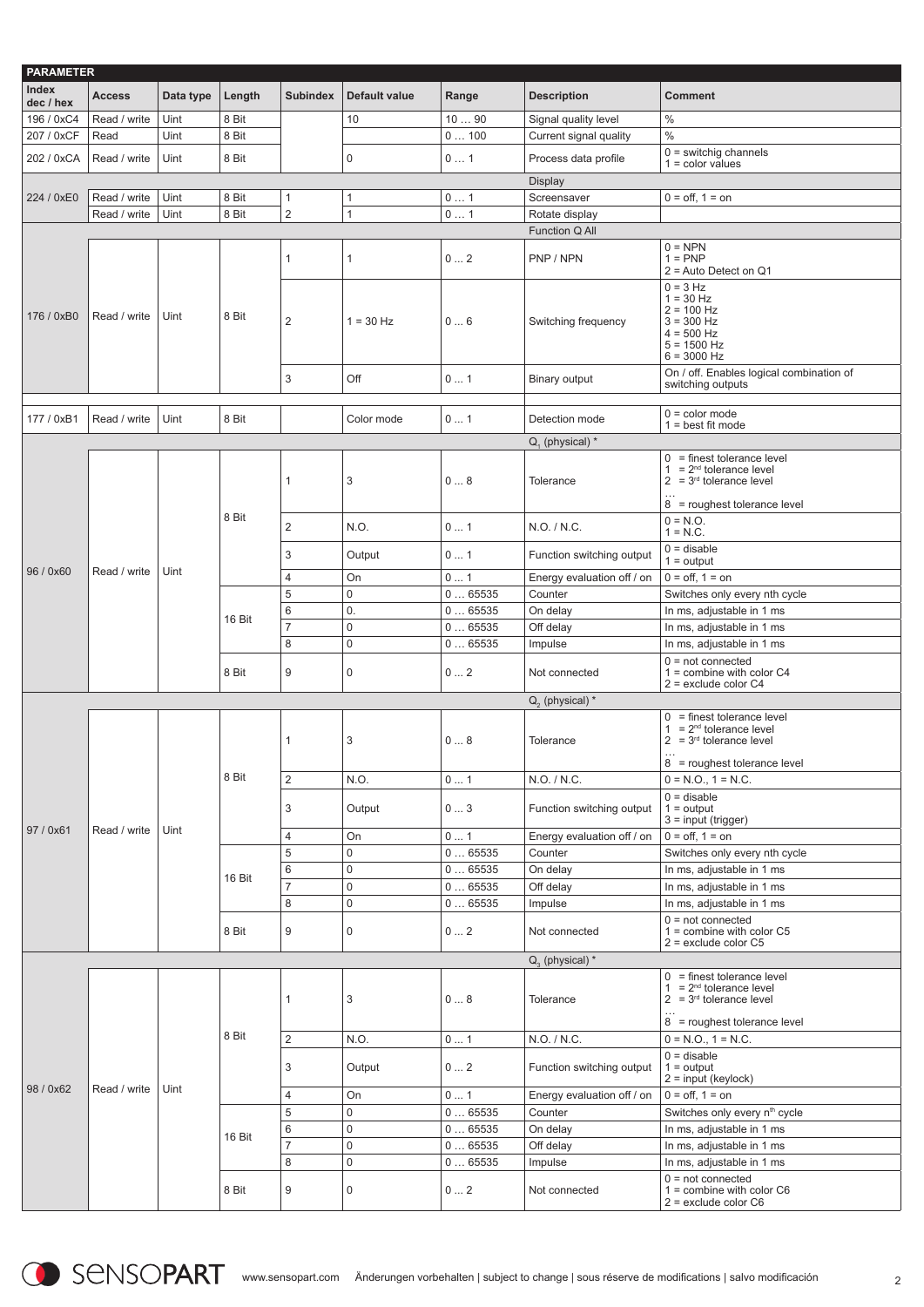| <b>PARAMETER</b><br>Index |                     |           |        |                         |                                |                |                                            |                                                           |
|---------------------------|---------------------|-----------|--------|-------------------------|--------------------------------|----------------|--------------------------------------------|-----------------------------------------------------------|
| dec / hex                 | <b>Access</b>       | Data type | Length | <b>Subindex</b>         | <b>Default value</b>           | Range          | <b>Description</b>                         | <b>Comment</b>                                            |
|                           |                     |           |        |                         |                                |                | $Q_{1}$ (virtual) *                        | $0 =$ finest tolerance level                              |
|                           |                     |           |        | 1                       | 3                              | 08             | Tolerance                                  | $1 = 2^{nd}$ tolerance level<br>$2 = 3rd$ tolerance level |
|                           |                     |           |        |                         |                                |                |                                            |                                                           |
| 99 / 0x63                 | Read / write        | Uint      | 8 Bit  |                         |                                |                |                                            | 8 = roughest tolerance level                              |
|                           |                     |           |        | $\overline{2}$          | N.O.                           | 01             | N.O. / N.C.                                | $0 = N.O., 1 = N.C.$<br>$0 =$ disable                     |
|                           |                     |           |        | 3                       | Output                         | 02             | Function switching output                  | $1 =$ output                                              |
|                           |                     |           |        | 4                       | On                             | 01             | Energy evaluation off / on                 | $0 =$ off, $1 =$ on                                       |
|                           |                     |           |        |                         |                                |                | $Q_{5}$ (virtual) *                        |                                                           |
|                           |                     |           |        |                         |                                |                |                                            | $0 =$ finest tolerance level<br>$1 = 2nd$ tolerance level |
|                           |                     |           |        | 1                       | 3                              | 08             | Tolerance                                  | $2 = 3rd$ tolerance level                                 |
|                           |                     |           |        |                         |                                |                |                                            | $\cdots$<br>8 = roughest tolerance level                  |
| 100 / 0x64                | Read / write        | Uint      | 8 Bit  | $\overline{2}$          | N.O.                           | 01             | N.O. / N.C.                                | $0 = N.O., 1 = N.C.$                                      |
|                           |                     |           |        | 3                       |                                | 01             |                                            | $0 =$ disable                                             |
|                           |                     |           |        |                         | Output                         |                | Function switching output                  | $1 =$ output                                              |
|                           |                     |           |        | $\overline{4}$          | On                             | 01             | Energy evaluation off / on                 | $0 =$ off, $1 =$ on                                       |
|                           |                     |           |        |                         |                                |                | $Q_{\rm s}$ (virtual)                      | $0 =$ finest tolerance level                              |
|                           |                     |           |        |                         |                                |                |                                            | $1 = 2nd$ tolerance level                                 |
|                           |                     |           |        | 1                       | 3                              | 08             | Tolerance                                  | $2 = 3rd$ tolerance level                                 |
| 101 / 0x65                | Read / write        | Uint      | 8 Bit  |                         |                                |                |                                            | 8 = roughest tolerance level                              |
|                           |                     |           |        | $\overline{2}$          | N.O.                           | 01             | N.O. / N.C.                                | $0 = N.O., 1 = N.C.$                                      |
|                           |                     |           |        | 3                       | Output                         | $0 \ldots 1$   | Function switching output                  | $0 =$ disable<br>$1 =$ output                             |
|                           |                     |           |        | 4                       | On                             | 01             | Energy evaluation off / on                 | $0 =$ off, $1 =$ on                                       |
|                           |                     |           |        |                         |                                |                | $Q7$ (virtual)                             |                                                           |
|                           |                     |           |        |                         |                                |                |                                            | $0 =$ finest tolerance level                              |
|                           |                     |           |        | 1                       | 3                              | 08             | Tolerance                                  | $1 = 2^{nd}$ tolerance level<br>$2 = 3rd$ tolerance level |
|                           |                     |           |        |                         |                                |                |                                            |                                                           |
| 102 / 0x66                | Read / write        | Uint      | 8 Bit  |                         |                                |                |                                            | 8 = roughest tolerance level                              |
|                           |                     |           |        | 2                       | N.O.                           | 01             | N.O. / N.C.                                | $0 = N.O., 1 = N.C.$                                      |
|                           |                     |           |        | 3                       | Output                         | 01             | Function switching output                  | $0 =$ disable<br>$1 =$ output                             |
|                           |                     |           |        | 4                       | On                             | $0 \ldots 1$   | Energy evaluation off / on                 | $0 =$ off, $1 =$ on                                       |
|                           |                     |           |        |                         |                                |                |                                            |                                                           |
|                           |                     |           |        |                         |                                |                | $Q1$ color settings                        |                                                           |
|                           |                     |           |        | 1<br>$\sqrt{2}$         | 1365 (33.33 %)                 | 04095<br>04095 | Ratio red                                  | Ratio blue = 4095 - red - green.                          |
|                           |                     |           |        | 3                       | 1365 (33.33 %)<br>4095 (100 %) | 04095          | Ratio green                                | Ratio blue = 4095 - red - green.                          |
| 128 / 0x80                | Read / write   Uint |           | 16 Bit | 4                       |                                | 04095          | Energy<br>Red tolerance                    |                                                           |
|                           |                     |           |        | $\sqrt{5}$              |                                | 04095          | Green tolerance                            |                                                           |
|                           |                     |           |        | 6                       |                                | 04095          | Energy tolerance                           |                                                           |
|                           |                     |           |        |                         |                                |                | $Q2$ color settings                        |                                                           |
|                           |                     |           |        | 1                       | 1365 (33.33 %)                 | 04095          | Ratio red                                  | Ratio blue = 4095 - red - green.                          |
|                           |                     |           |        | $\sqrt{2}$              | 1365 (33.33 %)                 | 04095          | Ratio green                                | Ratio blue = 4095 - red - green.                          |
| 129 / 0x81                | Read / write        | Uint      | 16 Bit | $\sqrt{3}$              | 4095 (100 %)                   | 04095          | Energy                                     |                                                           |
|                           |                     |           |        | 4                       |                                | 04095          | Red tolerance                              |                                                           |
|                           |                     |           |        | $\,$ 5 $\,$             |                                | 04095          | Green tolerance                            |                                                           |
|                           |                     |           |        | 6                       |                                | 04095          | Energy tolerance                           |                                                           |
|                           |                     |           |        | 1                       | 1365 (33.33 %)                 | 04095          | Q <sub>2</sub> color settings<br>Ratio red | Ratio blue = 4095 - red - green.                          |
|                           |                     |           |        | $\overline{\mathbf{c}}$ | 1365 (33.33 %)                 | 04095          | Ratio green                                | Ratio blue = 4095 - red - green.                          |
|                           |                     |           |        | $\sqrt{3}$              | 4095 (100 %)                   | 04095          | Energy                                     |                                                           |
| 130 / 0x82                | Read / write        | Uint      | 16 Bit | 4                       |                                | 04095          | Red tolerance                              |                                                           |
|                           |                     |           |        | $\sqrt{5}$              |                                | 04095          | Green tolerance                            |                                                           |
|                           |                     |           |        | 6                       |                                | 04095          | Energy tolerance                           |                                                           |
|                           |                     |           |        |                         |                                |                | $Qa$ color settings                        |                                                           |
|                           |                     |           |        | 1                       | 1365 (33.33 %)                 | 04095          | Ratio red                                  | Ratio blue = 4095 - red - green.                          |
|                           |                     |           |        | $\sqrt{2}$              | 1365 (33.33 %)                 | 04095          | Ratio green                                | Ratio blue = 4095 - red - green.                          |
| 131 / 0x83                | Read / write        | Uint      | 16 Bit | 3                       | 4095 (100 %)                   | 04095          | Energy                                     |                                                           |
|                           |                     |           |        | 4                       |                                | 04095          | Red tolerance                              |                                                           |
|                           |                     |           |        | $\,$ 5 $\,$             |                                | 04095          | Green tolerance                            |                                                           |
|                           |                     |           |        | 6                       |                                | 04095          | Energy tolerance                           |                                                           |
|                           |                     |           |        | 1                       | 1365 (33.33 %)                 | 04095          | $Q5$ color settings<br>Ratio red           | Ratio blue = 4095 - red - green.                          |
|                           |                     |           |        | $\sqrt{2}$              | 1365 (33.33 %)                 | 04095          | Ratio green                                | Ratio blue = 4095 - red - green.                          |
|                           |                     |           |        | 3                       | 4095 (100 %)                   | 04095          | Energy                                     |                                                           |
|                           |                     |           |        |                         |                                |                |                                            |                                                           |
| 132 / 0x84                | Read / write        | Uint      | 16 Bit |                         |                                |                |                                            |                                                           |
|                           |                     |           |        | 4<br>5                  |                                | 04095<br>04095 | Red tolerance<br>Green tolerance           |                                                           |
|                           |                     |           |        | 6                       |                                | 04095          | Energy tolerance                           |                                                           |